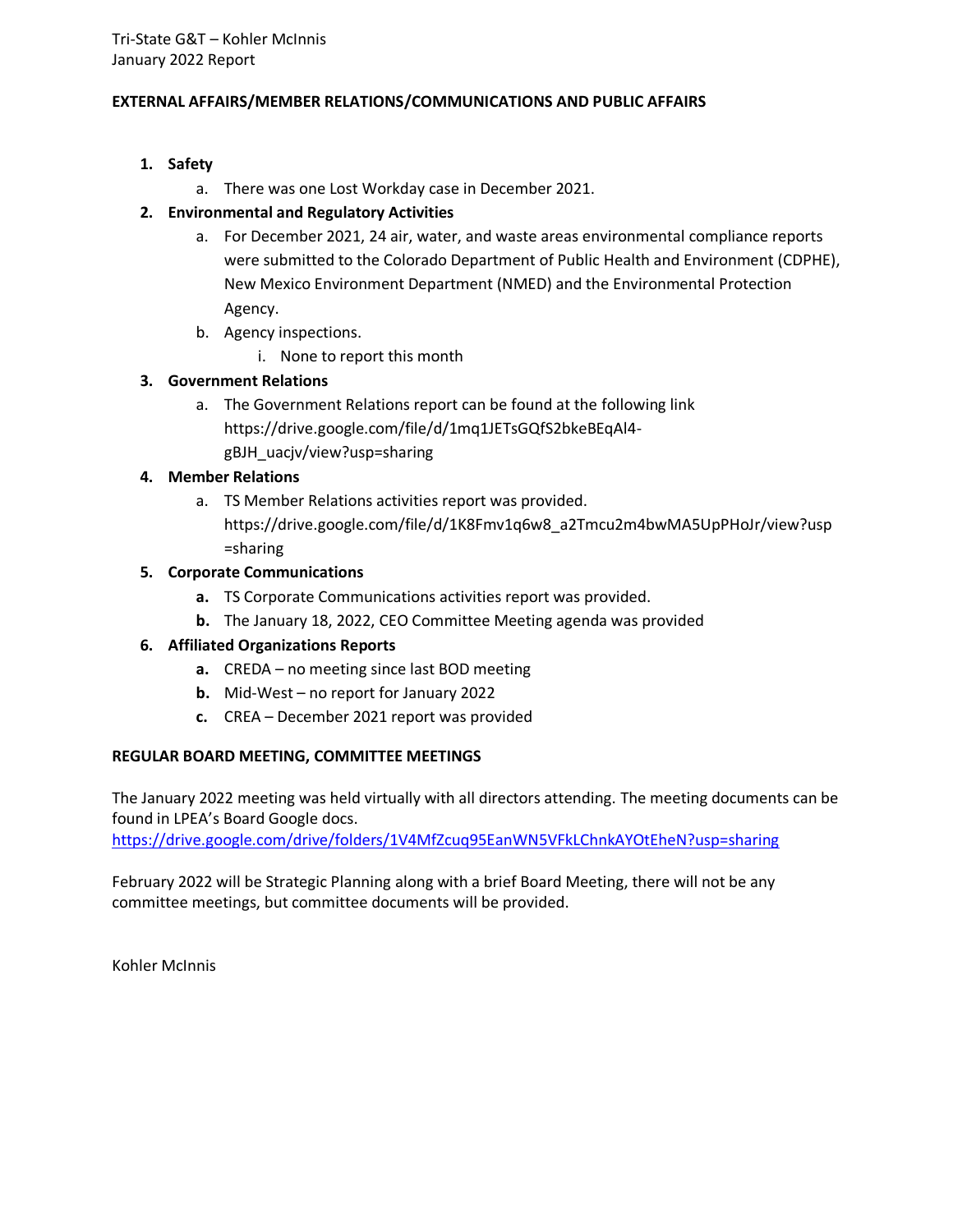# **Tri-State Board of Directors**  *January 2022 Meeting Highlights*

# **Partial Requirements Open Season Extended**

**The Board of Directors approved extending the Initial Partial Requirements Open Season to allow members to apply for an allocation of the remaining 97 MW of the original 300MW that went unallocated. The extended open season will have the same terms and conditions as the original open season held in 2021, which resulted in three members being allocated a total of 203 MW.**

- In March 2020, the Tri-State Board of Directors approved a partial requirements system limit of 300 MW.
- After board approval of policies to implement the open season in October 2020 and FERC approval on the associated filing January 2021, Tri-State commenced the initial open season in May 2021. Three members submitted applications and were allocated a total of 203 MW.
- Since the conclusion of the initial open season, one member has expressed interest in participating in an offering of the remaining 97 MW, which would allow it to work with local tribes in its service area to install community solar.
- All members that did not already participate are eligible to participate in the extended open season.

#### **Boulder County Fires Update**

**Duane Highley, CEO, provided an update on the impacts of the fires in Boulder County, which caused unimaginable destruction and loss. While Tri-State did not have any facilities in the area, two employees' homes were destroyed. Tri-State also assisted Xcel Energy, which provides gas and electric service in the area, in helping restore power and minimizing the impact on their natural gas system.** 

- In response to this devastation, Tri-State employees stepped-up and provided help to their colleagues directly impacted by the fire through donations and by offering their homes to those who were evacuated.
- Tri-State also worked with Mountain Parks Electric to respond to a request from Xcel to institute rolling blackouts in order to preserve reliability of the natural gas system.
- Finally, about 25 Tri-State Transmission Maintenance employees were mobilized to assist Xcel in restoration efforts.

# • **Transmission Maintenance Assists Member Systems**

**Highley also reported on the collaboration with two members to restore their systems after they were damaged during a high wind event on December 15. Both Northern Rio Arriba Electric Cooperative and San Luis Valley Rural Electric Cooperative sustained damage to their systems and Tri-State's transmission team worked with them to restore power.**

- Working with our members in times of emergencies is a key service that often goes unnoticed, but as a cooperative, Tri-State and our members work together to keep the system reliable.
- In the case of this event, a large number of employees helped in the response, including transmission system operations, transmission maintenance, and other support groups.
- Northern Rio Arriba Electric Cooperative based in Chama, New Mexico, had seven structures down along with some broken cross arms. The widespread outages required quick response so they reached out to Tri-State for assistance. Tri-State brought in equipment and teams from Transmission Maintenance South to help with the rebuild and restore power.
- San Luis Valley REC based in Monte Vista, Colorado, lost 58 transmission poles on the Waverly-San Acacio 115 kV line. Tri-State provided, as part of our emergency response, materials, equipment, and crews from all three transmission maintenance regions to assist in replacing the structures and restoring power.

#### **Rate Design Committee Announced**

**Tri-State Chairman Tim Rabon informed the board that he had appointed 42 members to the Rate Design Committee (RDC). As a result of the Stated Rate Settlement Agreement entered into at the Federal Energy Regulatory Commission (FERC) between Tri-State and several of its members, Tri-State will file a new rate case at FERC no later than September 1, 2023. To fully engage the membership in the process, the RDC is being stood up to review and make recommendations on what should be filed by September 2023.** 

- Rabon also announced he has appointed Tri-State Vice Chair Don Keairns from San Isabel Electric Association to chair the committee and Mario Romero from Otero County Electric Cooperative to serve as vice chair.
- Keairns has scheduled the first committee meeting for February 8-9 and all Tri-State Board Members are invited to attend.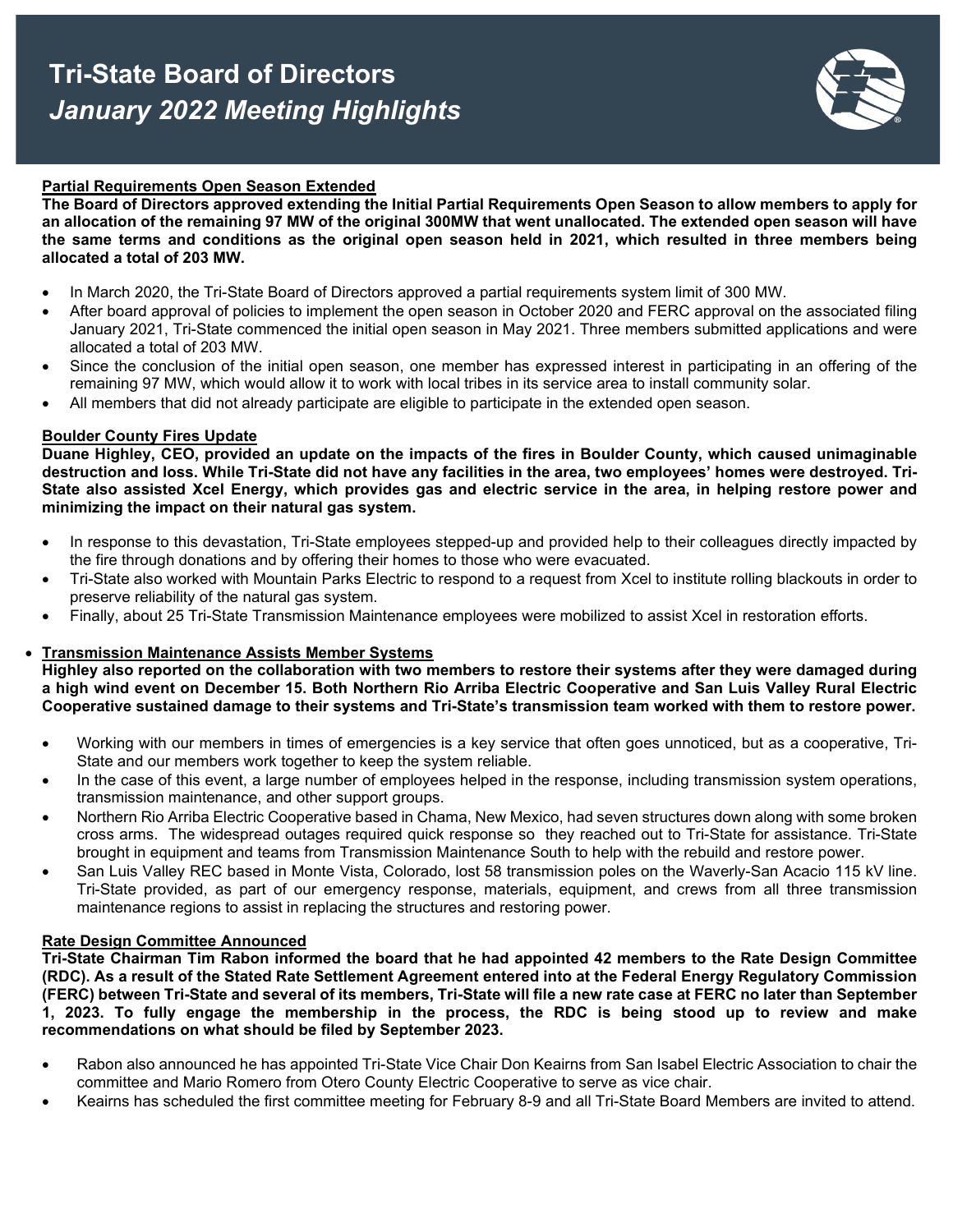

# **This month's highlights**

- Partial requirements open season extended
- Rate Design Committee announced, first meeting in February
- Tri-State assists member systems restore power following storm
- Boulder County, Colorado fires update
- Approval of Eastern Colorado Transmission Project budget amendment
- Government relations report
- Operations and financial performance
- Meetings and events

# **From the Chairman**

This month, our board meeting was held in a virtual format, as we will do with additional meetings throughout the year. This not only reduces costs, but also helps accommodate schedules when the board meetings align with holidays. I appreciate staff's work to support our cooperative governance by conducting effective remote meetings.

Our board meeting came on the heels of the devastating wildfires in Boulder County, Colo., which directly affected several Tri-State employees and their families who lost their homes. As we do, our coop family has offered help both to the energy systems we depend on and to the victims to start the process of rebuilding. There is information on the following pages about how we can support Tri-State's affected employees.

Tri-State's wholesale rate is of great importance to each utility member, and it is critical that our membership work together on the rate's design. Our Rate Design Committee's first meeting is February 8-9, and will be led by Committee Chair Don Keairns (Tri-State's vice chairman and director at San Isabel Electric Association) and Vice Chair Mario Romero (General Manager/CEO of Otero County Electric Cooperative). I have appointed 42 members, including either a local board director/trustee or CEO, or a Tri-State director, from each utility member. Importantly, all member system directors and staff are invited to attend the committee's meetings.

Driven in part by the needs of a New Mexico member to support community solar projects with tribes, the board approved extending the partial requirements open season to allocation of the remaining 97 megawatts of the 300 megawatts that was available. Members that have not previously participated in the open season can participate in this open season extension.

Our board will meet for strategic planning in February, followed by an abbreviated board meeting with no meetings of the three standing committees. I look forward to the engaging discussion that has come from each of our planning sessions as we shape the future of Tri-State.

As I look forward into 2022, I do so with a goal in my chairmanship to work with all of you to find issues we can work on together, advance our shared interests and make Tri-State stronger as we move forward in our energy transition. I understand that it's hard for 42 utility members to agree on everything, but where we have differences, there are abundant opportunities to find resolution. I was encouraged by the desire expressed at last month's Member CEO town hall to support Tri-State, and I encourage all of us to do everything in our power to continue the momentum.

As I work to serve you as best I can, please do not hesitate to reach out to me at 575-430 2995 or[tim.rabon@tristategt.org —](mailto:tim.rabon@tristategt.org) *Tim*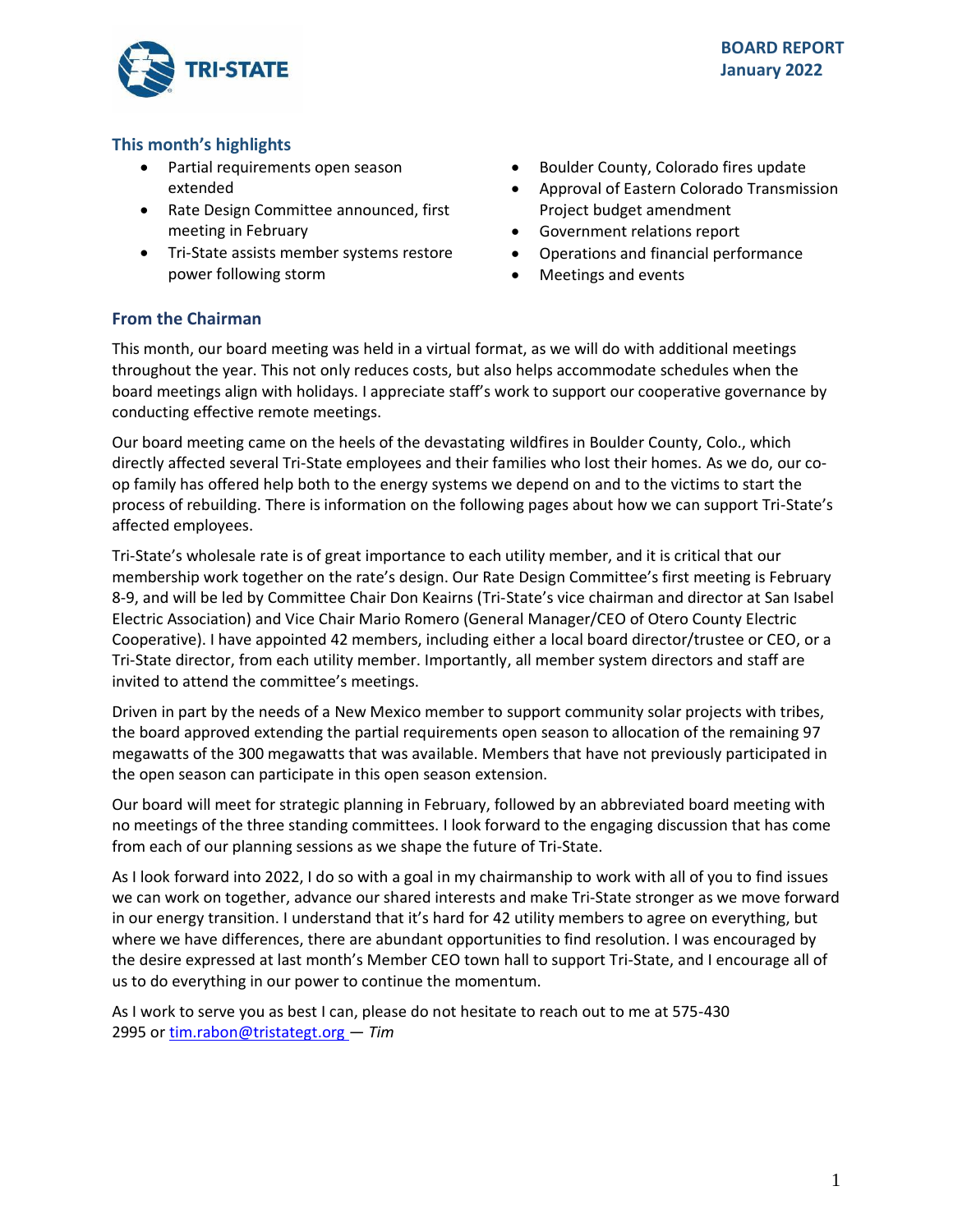

# **From the CEO**

I want to thank the board for its concerns about employees affected by the Marshall Fire. From my own home, I could see the steady advancement of the fire as it burned grassland, homes and businesses in communities of Louisville and Superior through the night. We monitored the impacts of the fires on the electric system, and our employees immediately banded together that evening to offer shelter to their affected colleagues. With fire-related power outages that evening threatening Xcel Energy's natural gas system, at the request of Xcel we worked with Mountain Parks Electric, which curtailed power in certain areas of its service territory for 90 minutes to reduce demand on Xcel's natural gas system. I appreciate how our utilities came together for the greater good of our communities. Along with other utilities, our transmission teams marshalled in the following days to offer assistance to Xcel in its daunting task to restore power.

Our transmission teams also worked with members Northern Rio Arriba Electric Cooperative and San Luis Valley Rural Electric Cooperative to assist in the restoration of their systems following a fierce storm on Dec. 15. As a full-service G&T, I am proud that we are able to deploy our teams and equipment to support members in need.

I greatly appreciate the many members that have filed in support of Tri-State's position that conditional withdrawal notices are not valid under the contract termination payment tariff accepted by FERC. We will work on an orderly early termination of a member under the tariff, but the uncertainty of conditional notices that can be rescinded at any time up to the termination of a member's contract is untenable given the extensive planning required.

With the board's approval of the budget amendment for transmission improvements in eastern Colorado, Tri-State is in a strong position to develop the transmission needed to reliably serve the members and continue with our energy transition in the most cost-effective manner possible.

We continue to move forward in our efforts to reduce costs, and working with a major financial consulting firm, are receiving ideas for cost controls, revenue enhancements and efficiency improvements that could result in tens of millions of dollars in savings. I remain confident that we can find significant savings as we seek to provide greater value to the members. This month, we shared with the board that our goal to reduce staff through attrition has surpassed our goal, with current staffing below 1,200. I do recognize the burden this places on staff, who are working hard with fewer resources to continue to serve our mission to the membership, and I so greatly appreciate their efforts.

We learned this week that Chuck Larsen, who retired as General Manager of Carbon Power & Light in 2015, passed away. I did not know Chuck, but from the warm comments of others, I wish I had. Chuck was a great co-op leader, cowboy poet and a respected member of his community in Saratoga. Our hearts go out to Carbon Power & Light, and Chuck's family and friends.

We are here to serve you, and if we can be of assistance, please contact me any time at 303-254-3535 or [dhighley@tristategt.org](mailto:dhighley@tristategt.org) — *Duane*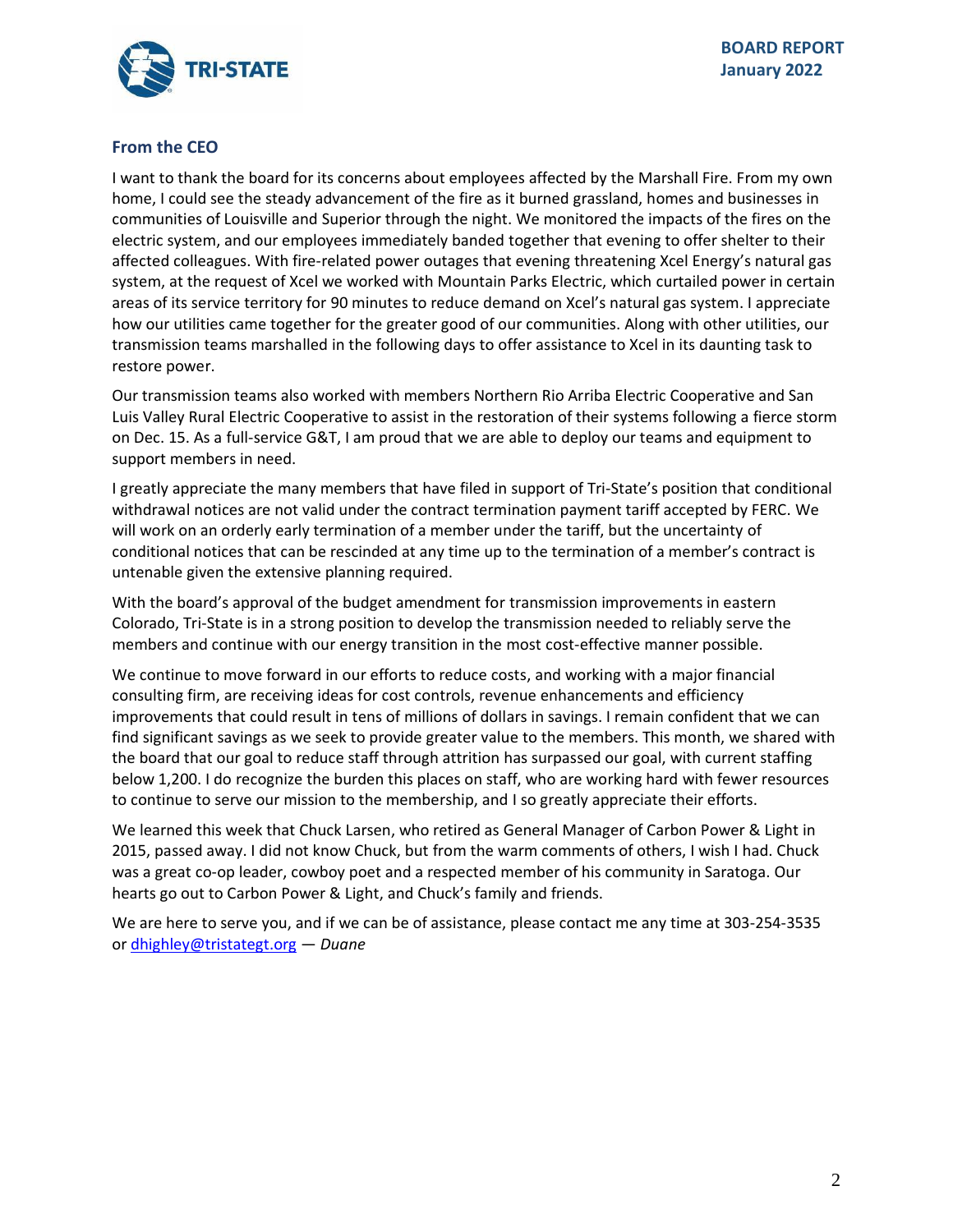

# **Operations and Financial Performance**

# **November 2021 operations performance**

- Coal fleet generation was 71% availability and 36% of total power supply.
- Gas and oil fleet generation were above budget and accounted for 6% of total power supply.
- Renewable generation accounted for 29% of total power supply and 40% of member load.
	- o Tri-State had 759 MW of utility-scale wind and solar capacity. In November, the average capacity factor for these resources was 37%, with 221 MW (29% of potential output) available at Tri-State's peak.
- Other purchased power (unspecified) was 29% of total power supply.
- Member energy sales volumes were 9.6% under budget and non-member energy sales volumes were 179% over budget.

View the [Operations Report](https://mic.tristategt.org/Member%20Managers/2022-01-EO%20-%20Operations%20Report.pdf) on the directors' BoardBooks app and the Member [Information Center.](https://mic.tristategt.org/Member%20Managers/2020-08-BOD%20-%20Operations%20Report.pdf)

# **November 2021 financial performance**

- Member Electric Sales were 12.3% lower than budget, primarily due to the 2% rate reduction.
- Non-Member Sales were 195.4% above budget as Tri-State realized positive impacts of market conditions.
- Purchased Power was 34.5% higher than budget, primarily due to increased natural gas costs and decreased generation from steam generating stations.
- Production and Fuel costs were 1.3% higher than budget. Fuel costs were 9.6% higher than budget, primarily resulting from increased natural gas and mining costs. Production costs were 7.8% lower than budget, primarily due to generation being less than budgeted for the month.

View the [Financial Results](https://mic.tristategt.org/Member%20Managers/2022-01-BOD-FIN%20-%20Financial%20Results.pdf) on the directors' BoardBooks app and the Member [I](https://mic.tristategt.org/Member%20Managers/2020-08-BOD%20-%20Operations%20Report.pdf)nformation Center.

# **Board Update**

# **Partial requirements open season extended**

At its January meeting, the board of directors approved extending the Initial Partial Requirements Open Season to allow members to apply for an allocation of the remaining 97 MW of the original 300 MW that went unallocated. The extended open season will have the same terms and conditions as the original open season held in 2021, which resulted in three members being allocated a total of 203 MW.

- In March 2020, the board approved a partial requirements system limit of 300 MW.
- After board approval of policies to implement the open season in October 2020 and FERC approval on the associated filing January 2021, Tri-State commenced the initial open season in May 2021. Three members submitted applications and were allocated a total of 203 MW.
- Since the conclusion of the initial open season, one member has expressed interest in participating in an offering of the remaining 97 MW, which would allow it to work with local tribes in its service area to install community solar.
- All members that did not already participate are eligible to participate in the extended open season.

# **Rate Design Committee announced, first meeting in February**

Tri-State Chairman Tim Rabon informed the board that he had appointed 42 members to the Rate Design Committee (RDC). As a result of the Stated Rate Settlement Agreement entered into at the Federal Energy Regulatory Commission (FERC) between Tri-State and several of its members, Tri-State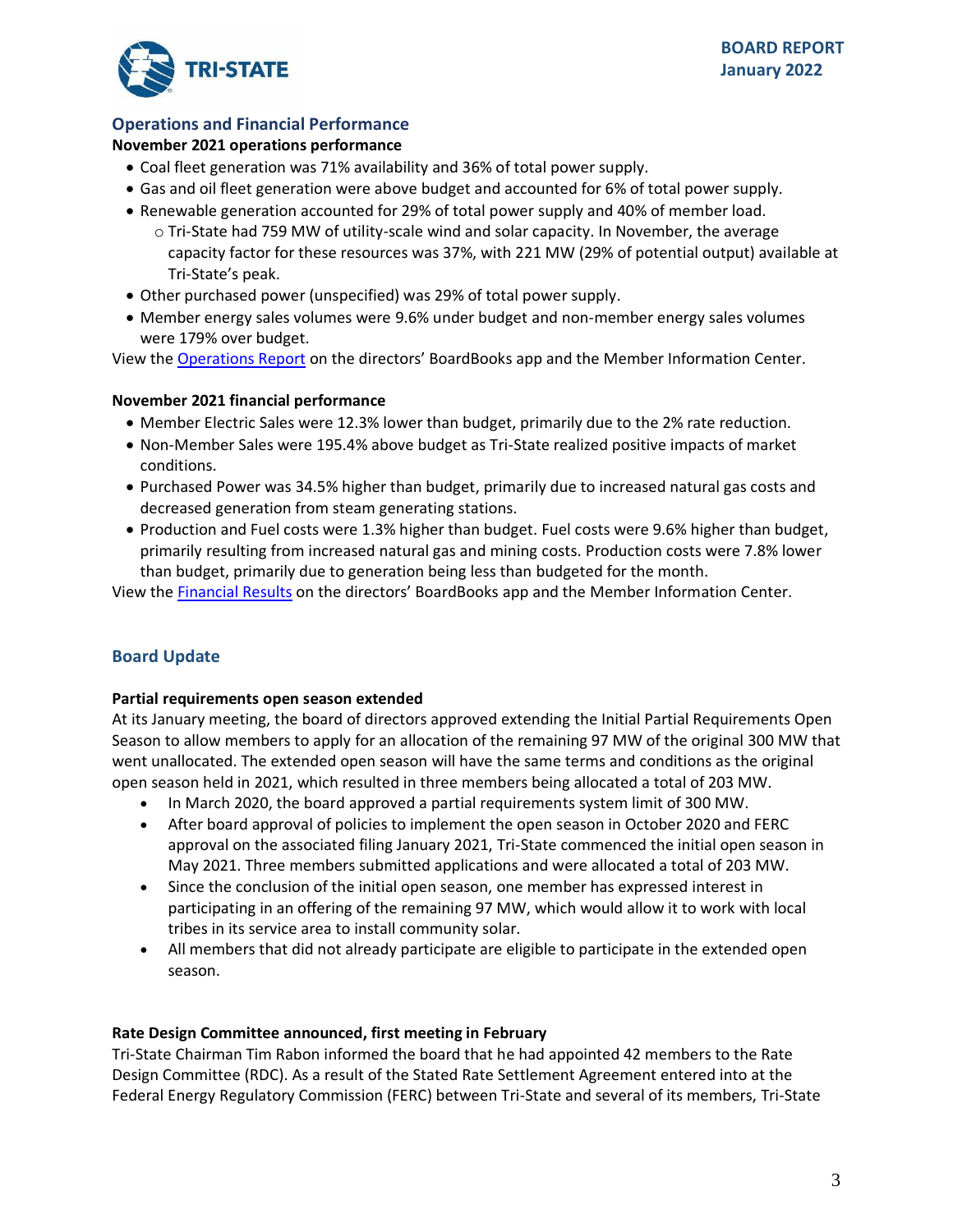

will file a new rate case at FERC no later than September 1, 2023. To fully engage the membership in the process, the RDC is being stood up to review and make recommendations on what should be filed by September 2023.

- Rabon also announced he has appointed Tri-State Vice Chair Don Keairns from San Isabel Electric Association to chair the committee and Mario Romero from Otero County Electric Cooperative to serve as vice chair.
- Keairns has scheduled the first committee meeting for February 8-9 and all Tri-State board members are invited to attend.

# **Tri-State assists member systems in restoring power following storm**

At the January board meeting, staff reported on the collaboration with two members to restore their systems after they were damaged during a high wind event on December 15. Both Northern Rio Arriba Electric Cooperative and San Luis Valley Rural Electric Cooperative sustained damage to their systems, and Tri-State's transmission team worked with these members to help restore power.

- Working with our members in times of emergencies is a key service that often goes unnoticed, but as a cooperative, Tri- State and our members work together to keep the system reliable.
- In the case of this event, a large number of employees helped in the response, including transmission system operations, transmission maintenance, and other support groups.
- Northern Rio Arriba Electric Cooperative based in Chama, New Mexico, had seven structures down along with some broken cross arms. The widespread outages required quick response, so they reached out to Tri-State for assistance. Tri-State brought in equipment and teams from Transmission Maintenance South to help with the rebuild and restoration of power.
- San Luis Valley REC based in Monte Vista, Colorado, lost 58 transmission poles on the Waverly-San Acacio 115 kV line. Tri-State provided, as part of our emergency response, materials, equipment, and crews from all three transmission maintenance regions to assist in replacing the structures and restoring power.

# **Boulder County, Colorado fires update**

Duane Highley, CEO, provided an update on the impacts of the fires in Boulder County, which caused unimaginable destruction and loss. While Tri-State did not have any facilities in the area, two employees' homes were destroyed. Tri- State also assisted Xcel Energy, which provides gas and electric service in the area, in helping restore power and minimizing the impact on their natural gas system.

- In response to this devastation, Tri-State employees stepped up and provided help to their colleagues directly impacted by the fire through donations and by offering their homes to those who were evacuated.
- Tri-State also worked with Mountain Parks Electric to respond to a request from Xcel to institute rolling blackouts in order to preserve reliability of the natural gas system.
- Finally, about 25 Tri-State Transmission Maintenance employees were mobilized to assist Xcel in restoration efforts.

Staff has provided information to the board about how some of Tri-State's employees and their families have been directly impacted by the fires. Tri-State has shared details about how individuals can help either by contributing to the GoFundMe pages linked below, or by making a donation of a gift card, which Tri-State will distribute to impacted employees. Gift cards to Walmart, Target, Costco, Amazon, King Soopers and local area restaurants are all being collected by Tri-State's Employee Services team.